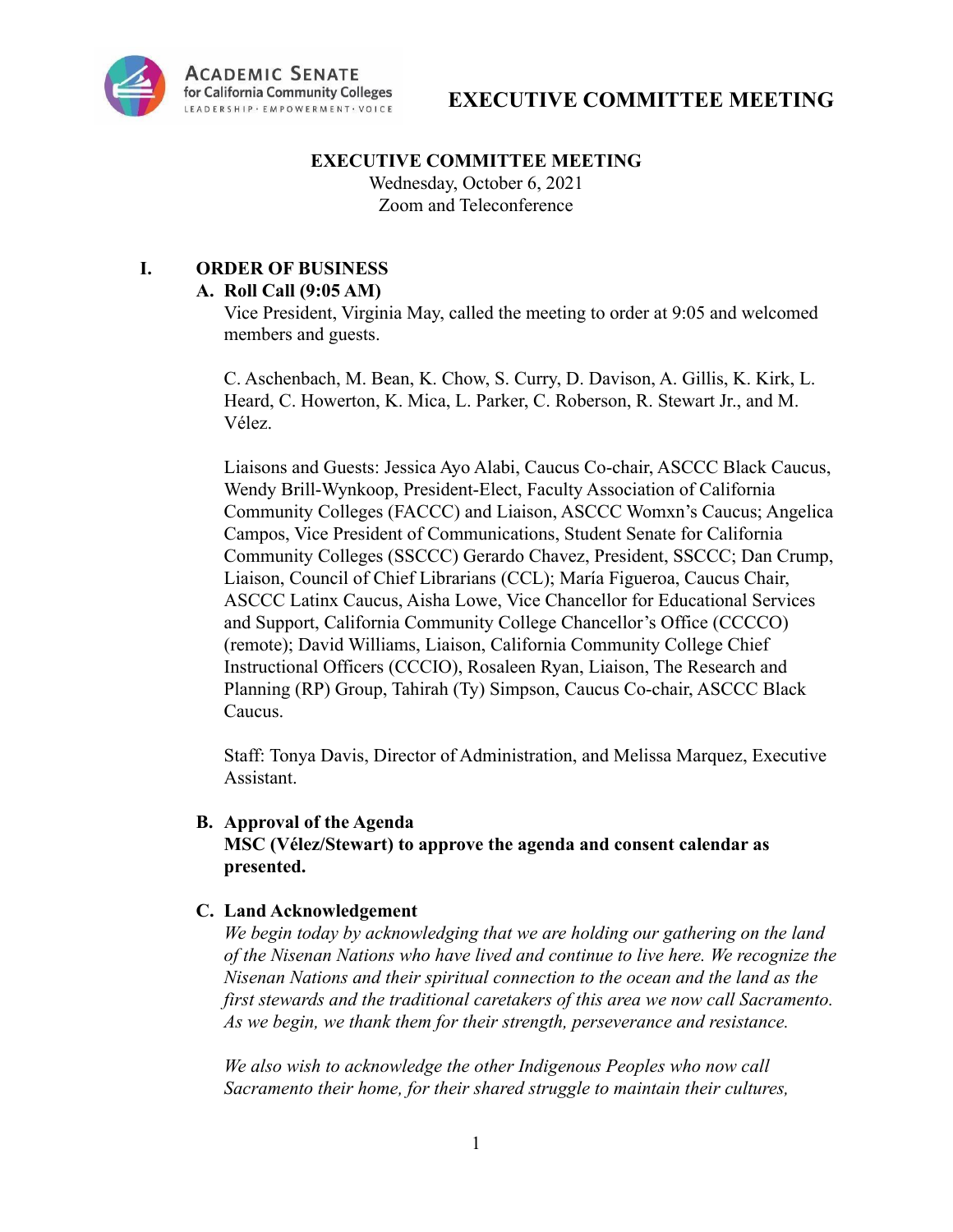*languages, worldview and identities in our diverse City.*

### **D. Public Comment**

*This portion of the meeting is reserved for persons desiring to address the Executive Committee on any matter not on the agenda. No action will be taken. Speakers are limited to three minutes.*

No formal public comment was entered.

## **E. Calendar, pg. 5**

Members were updated on deadlines.

### **F. Local Senate Visits, pg. 9**

Members updated the Local Senate Visits record.

## **G. Action Tracking, pg. 19**

Members reviewed the Action Tracking document and updated the document as necessary.

### **H. One Minute Chair Updates**

Members and liaisons shared one-minute chair updates.

## **II. CONSENT CALENDAR**

- **A. August 12-14, 2021, Meeting Minutes, Aschenbach**
- **B. September 9-11, 2021 Meeting Minutes, Aschenbach**
- **C. ASCCC Budget and Finance Committee Charge, Bean, pg. 21**
- **D. ASCCC/ACHRO Webinars on Hiring Practices and Principles for Faculty Diversification, Bean/Stewart, pg. 23**
- **E. ACCE Liaison on CTE Leadership Committee, Heard/Mica, pg. 25**
- **F. FACCC Legislative Liaison, May, pg. 27**

## **III. REPORTS**

## **A. President's/Executive Director's Report – 30 mins., Davison/Mica**

President Dolores Davison, Acting Chancellor, Daisy Gonzalez, SSCCC President, Gerardo Chavez, and SSCCC Executive Director, Julie Adams, will be visiting eight California community colleges as part of the Student Centered Listening Tour organized by the Chancellor's Office (CCCCO). Davison shared her experience visiting Sierra College, the first college visit of the Student Centered Listening Tour. Students had expressed their concerns over mental health issues, lack of faculty engagement, and the need for more counselors, basic needs resources, and information on transfer. Davison is also expected to attend the upcoming listening tour in spring 2022. Davison addressed the report, *Delivering on the Promise of Progressive Policy,* released on September 15, 2021 regarding ASCCC's professional development opportunities. The ASCCC appreciates and welcomes constructive criticism aimed at helping the organization to improve the services provided to faculty and the educational community at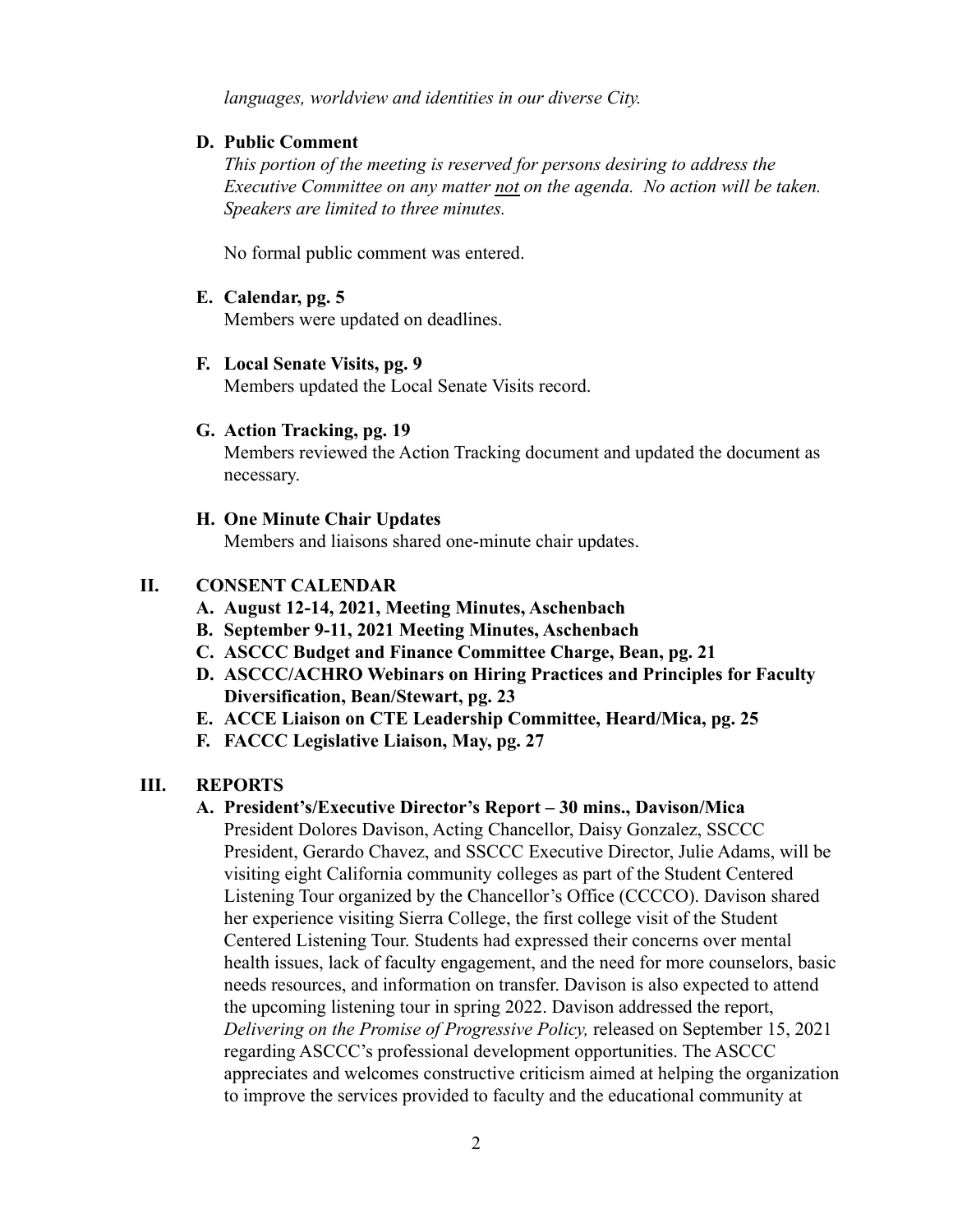large. Davison recognized that the report does not reflect ASCCC's efforts from the past 18 months and acknowledged the organization's continued commitment to providing professional development opportunities for faculty. Davison announced her invitation to participate on the Guided Pathways Racial Equity Commission, an 18-month commitment beginning in December. Davison informed the committee of a request received to provide testimony to the Higher Education Committee on the impacts of Covid-19 on postsecondary education. Davison updated the committee that AB 928 (Berman) Student Transfer Achievement Reform Act of 2021: Associate Degree for Transfer Intersegmental Implementation Committee and AB 1111 (Berman) Postsecondary education: common course numbering system were signed on October 6, 2021.

Mica shared that the office has hired two new members and is occupied with training. Gina Lam, Research Associate, attended the most recent Data and Research Task force meeting to gain more insight on what areas to focus their research. Emily Nicol, Administrative Assistant, is being trained on communications logistics and social media management for the office. Mica has been in conversation with the legal counsel regarding AB 5 (Gonzalez) Worker status: employees and independent contractors out of concern for its impact on ASCCC contracts. The annual audit report is expected to be received next week. Mica updated the committee that nine rostrum articles are currently under review and will be printed for the 2021 Fall Plenary Session. Nominations for the Exemplary Award opened on October 1, 2021 and online applications will be accepted through November 8, 2021. The award page for the 2022 Hayward Award will be updated soon. As the ASCCC website is continuing to undergo updates, Mica asked the committee for volunteers to review older documents on the website in an effort to migrate relevant data. The Transfer Alignment Project Workgroup is working in conjunction with Course Identification Numbering System (C-ID) to bring faculty in Biology, English, and Political Science together to determine the feasibility of aligning the transfer model curricula (TMC) and University of California Transfer Pathway requirements in each discipline. The Transfer Alignment Project Workgroup is looking into communicating their goals to the field, the California State University system, and the University of California system.

#### **B. Foundation President's Report – 10 mins., Curry**

The Academic Senate Foundation is in the process of looking at scholarship applications for the 2021 Fall Plenary Session. Currently, there are five applications for the in person attendance scholarships and fifteen applications for the online attendance scholarships. Curry shared that the Foundation report will be available for Area meetings and will be distributed to Area representatives in the near future. The Academic Senate Foundation is meeting later in the month to finalize planning for Giving Tuesday and raising funds for scholarships to distribute during the event.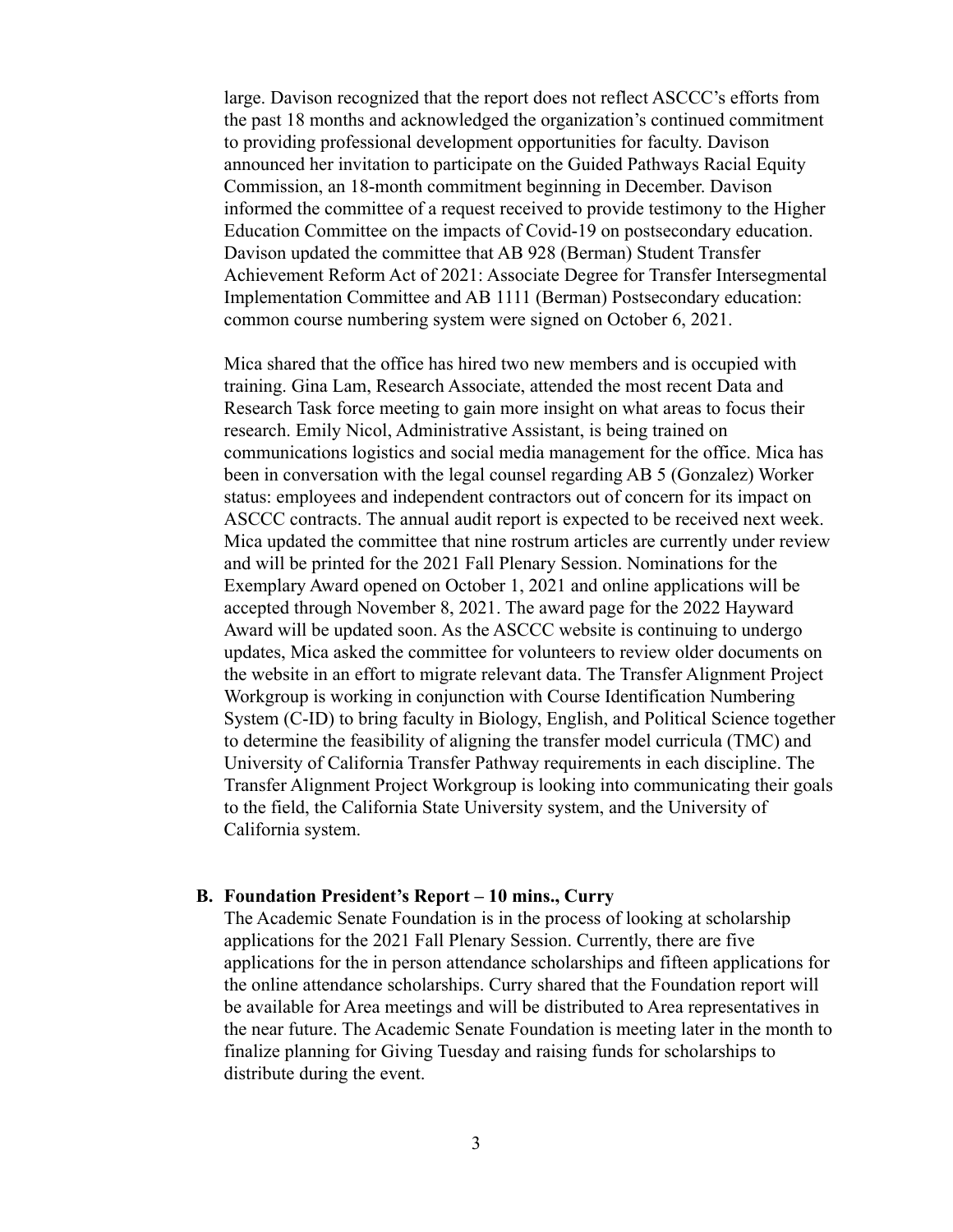#### **C. Liaison Oral Reports** *(please keep report to 5 mins., each)*

Liaisons from the following organizations are invited to provide the Executive Committee with updates related to their organization: AAUP, ASCCC Caucuses: Small or Rural College Caucus, LGBTQIA+ Caucus, Latinx Caucus, Black Caucus, Asian Pacific Islander Caucus, CAAJE, CCA, CCCI, CCL, CFT, CIO, FACCC, the RP Group, and the Student Senate.

Dan Crump, CCL Liaison, provided an oral report. Crump gave updates on the CCL's proposed resolution that will be submitted for the 2021 Fall Plenary Session related to the inability of libraries to secure rights from publishers for purchasing of electronic access to textbooks. Crump shared that the CCL is continuing to work on the Library Services Program (LSP) platform project. The CCL's next Executive Meeting will be on October 15. Crump updated the committee that the Community College League of California has been working with the CCL to submit a proposal for federal funding for DEI resources and shared that Senator Padilla has expressed interest in allocating 1 million dollars for the proposal.

Rosaleen Ryan, RP Group Liaison, provided an oral report. Ryan shared that The RP Group regularly participates in training and professional development. Most recently, the RP Group conducted training focusing on Diversity, Equity, and Inclusion (DEI) and understanding implicit bias and microaggressions. The RP Group is offering professional development opportunities to the field through the Strengthening Student Success Conference: Leading with Clarity, Determination, and Purpose on October 13-15, 2022. The RP Group released a guide that provides practices on masking data for student groups of ten or less as well as respecting student privacy when reporting out. The RP Group completed a research brief reviewing AB 705 (Irwin) Seymour-Campbell Student Success Act of 2012: matriculation: assessment; and the transfer level completion for students who did not complete Algebra 2 in high school. On October 6, 2021, the RP Group hosted a webinar focusing on transfer experiences during the pandemic.

Angelica Campos, Vice President of Communications for SSCCC, provided an oral report. SSCCC held their first in person Fall Professional Development and Leadership event in Long Beach, CA on September 24 - October 2, 2021. Campos reported that 60 participants attended in person and 150 participants attended virtually. Campos shared that SSCCC conducted a survey to gauge student experiences returning to campus and has collected over 450 responses across 46 campuses. SSCCC will summarize the survey responses and compare the results to their previous survey distributed at the beginning of the pandemic. SSCCC will be celebrating Hispanic Heritage Month with Acting Chancellor Dr. Gonzalez to uplift Hispanic students in the CCC system. SSCCC plans on hosting Mayra Cruz on SSCCC's IG Live discussing Latin America and Latin American culture. Over the next few weeks, SSCCC will host IG Live sessions promoting LGBTQ History Month. Campos shared that SSCCC has worked with the CCCCO to offer greater technological access to all students including disabled and noncredit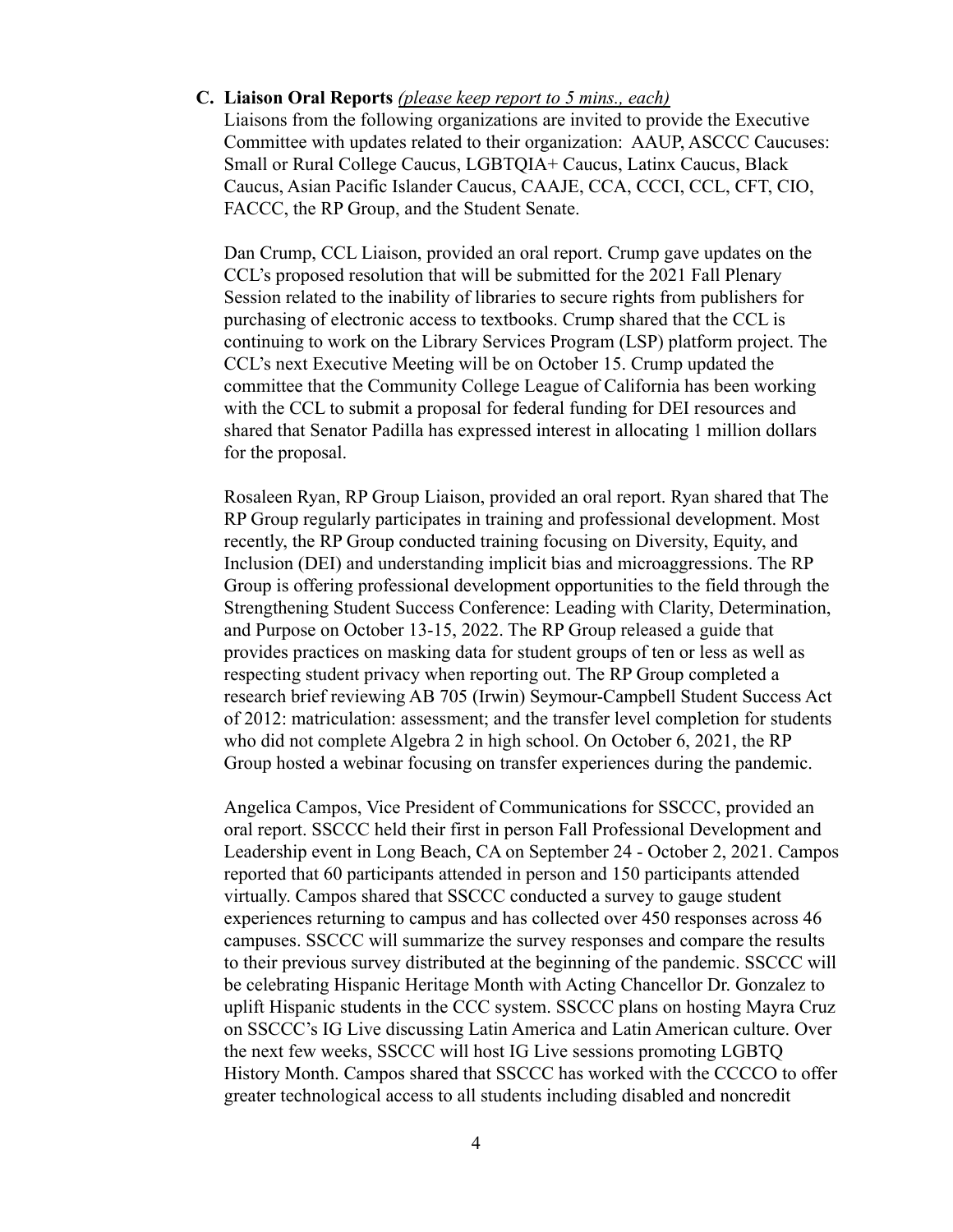students. Campos provided planning updates for the Undocumented Student Week of Action. SSCCC President, Gerardo Chavez, will be attending a learning session on how the CCC system can address the needs of undocumented students.

David Williams, CCCCIO Liaison, provided an oral report. CCCCIO is currently preparing for the Fall Conference 2021: Equity at our Core: Building beyond Recovery to Inclusive Institutions. The HyFlex conference will be held in San Diego with in person attendance for vaccinated attendees on October 25-29, 2021. The conference will include discussions on diversifying ranks and search committees, collaborating with constituents on DEI implementation and Title V language, analyzing equity in tenure reviews for all employees, and student attendance accounting. Williams shared that the CCCCIO is working on a memo to the field addressing equity models and encouraging campuses to allow faculty to claim flex credit.

Wendy Brill-Wynkoop, FACCC President, provided an oral report. FACCC is also looking to host webinars with the ASCCC in order to increase advocates within the system. Brill-Wynkoop recently visited local senates in Area C and is planning on visiting Area meetings to introduce FACCC and encourage faculty groups to request advocacy training. FACCC is collecting legislative priorities for the next session and has coordinated focus groups to ask faculty about their concerns. Brill-Wynkoop shared that FACCC held a webinar addressing returning to campus practices. The webinar was well attended and covered safety strategies currently used by districts. Brill-Wynkoop announced that Evan Hawkins will be going on sabbatical on October 6, 2021 and Stephanie Goldman will be assuming the Executive Director's responsibilities in the interim. The next FACCC board meeting will be held virtually on October 29, 2021 with an additional meeting planned for January. FACCC's upcoming Advocacy and Policy Conference will be held at the Holiday Inn in Sacramento.

Wendy Brill-Wynkoop, Womxn's Caucus Liaison, provided an oral report. The Womxn's Caucus has been meeting virtually at plenaries and has continued to host sessions on Friday evenings. The caucus is in need of new members and hopes to meet at the 2021 Fall Plenary Session.

Ty Simpson, Black Caucus Co-Chair, provided an oral report. The Black Caucus held their first meeting on September 15, 2021 and hosted two meeting sessions. Simpson shared the discussion topics and highlights from the meeting sessions. Simpson updated the committee on the Black Caucus's priorities for this year. The next caucus meeting will be held on October 20, 2021.

Maria Figueroa, Latinx Caucus Co-Chair, provided an oral report. The next Latinx Caucus meeting will be held on October 7, 2021 and will discuss nominations and elections. The Ethnic Studies Council has provided space for the Latinx Caucus to report out. Figueroa shared feedback from the caucus about the need to advocate for transparency on the ASCCC committee appointments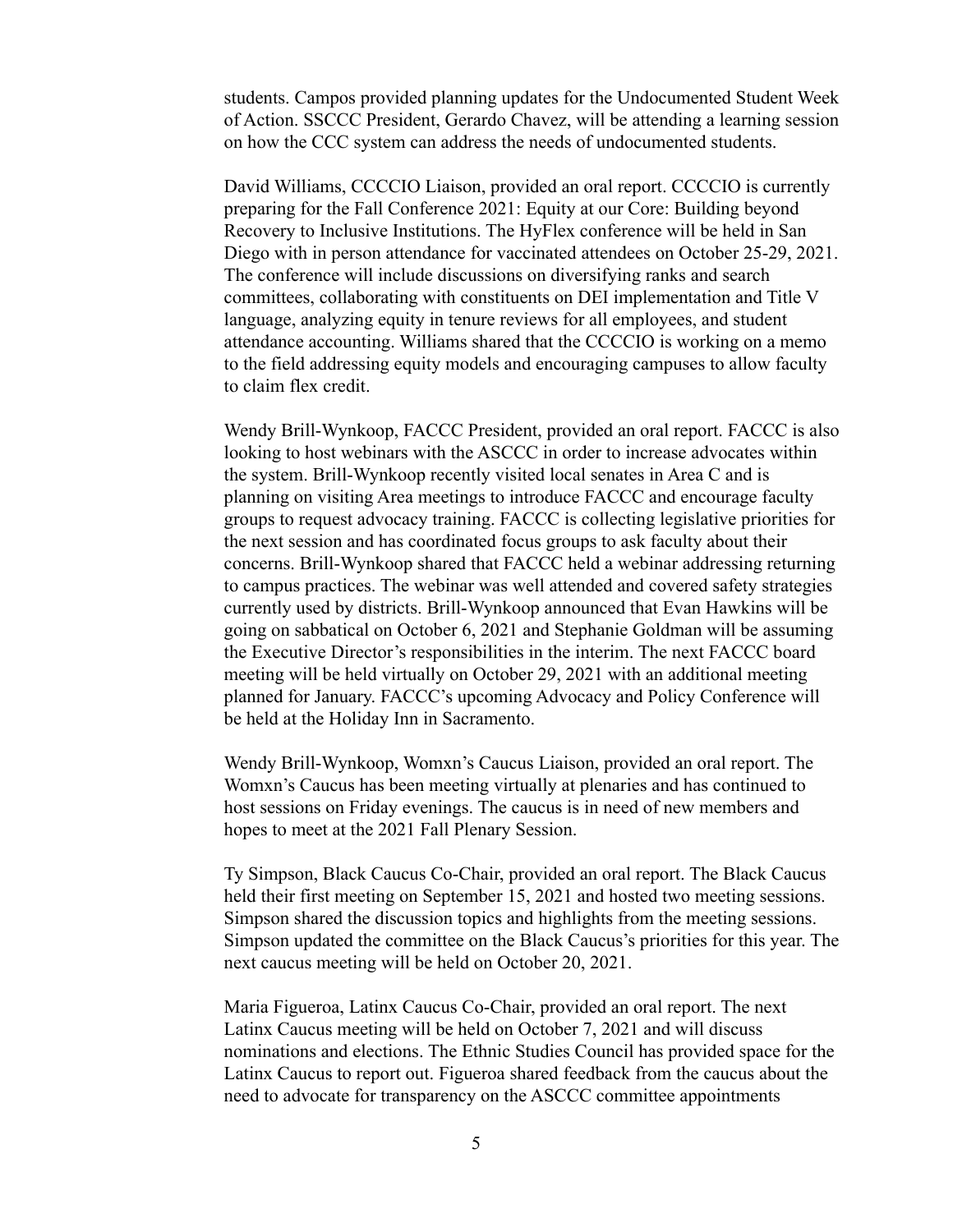process.

### **D. Chancellor's Office Liaison Report – 30 mins., Davison, pg. 29**

Aisha Lowe, Vice Chancellor for Educational Services and Support, provided an oral report. Lowe shared that the CCCCO is working in Educational Services and Support to determine funding and grant allocations within the budget; more information on this topic is forthcoming. The CCCCO hosted a Competency Based Education (CBE) webinar and the importance of CBE in the CCC system. The CCCCO is anticipating a briefing from the governor on October 6, 2021 regarding advocacy in support of America's College Promise and additional funding for the CCC system. Lowe updated the committee with details on the Student Centered Listening Tour and provided dates for the upcoming sessions. The CCCCO is promoting the availability of DEI learning modules as an open access resource from the DEI Implementation workgroup in the Vision Resource Center on the CCCCO website. The Board of Governors (BOG) will be hosting a learning session on student equity on October 15, 2021. More information can be found on the BOG website along with the BOG's upcoming meeting details. The CCCCO is continuing to plan Undocumented Student Week of Action. Lowe announced that the CCCCO and Historically Black Colleges and Universities (HBCU) partners are collaborating to host Historically Black Student Highlight Week on October 25-29, 2021. The CCCCO is currently facing challenges around curriculum review due to understaffing and incomplete curriculum submissions. To help inform a memo the CCCCO is working on to clarify the oral communications requirement for Associate Degrees for Transfer (ADT), Lowe discussed clarifying the oral communications requirement for Associate Degrees for Transfer (ADT), Lowe discussed with the committee the repercussions and implications that would occur if the CCCCO removed the oral communications requirement from ADTs. The CCCCO is hosting a learning series about equitable placement in relation to AB 1805 (Irwin) Community colleges: Student Equity and Achievement Program and AB 705 (Irwin) Seymour-Campbell Student Success Act of 2012: matriculation: assessment. The next webinar will be hosted on October 25, 2021 at 4:00 PM and will review AB 705 transition plans and a forthcoming memo that will be disseminated to the field. On November 16, 2021, the CCCCO will host a Curricular Innovation webinar on how campuses are innovating in support of AB 705. Additional webinars are being developed for the spring term.

### **IV. ACTION ITEMS**

### **A. Legislative Report – 20 mins., May, pg. 31**

The Executive Committee received an update on current bills and legislative actions. May updated the committee on the bills signed into effect: AB 89 (Jones-Sawyer) Peace Officer: minimum qualifications, AB 337 (Medina) Board of Governors of the California Community Colleges, AB 928 (Berman) Student Transfer Achievement Reform Act of 2021: Associate Degree for Transfer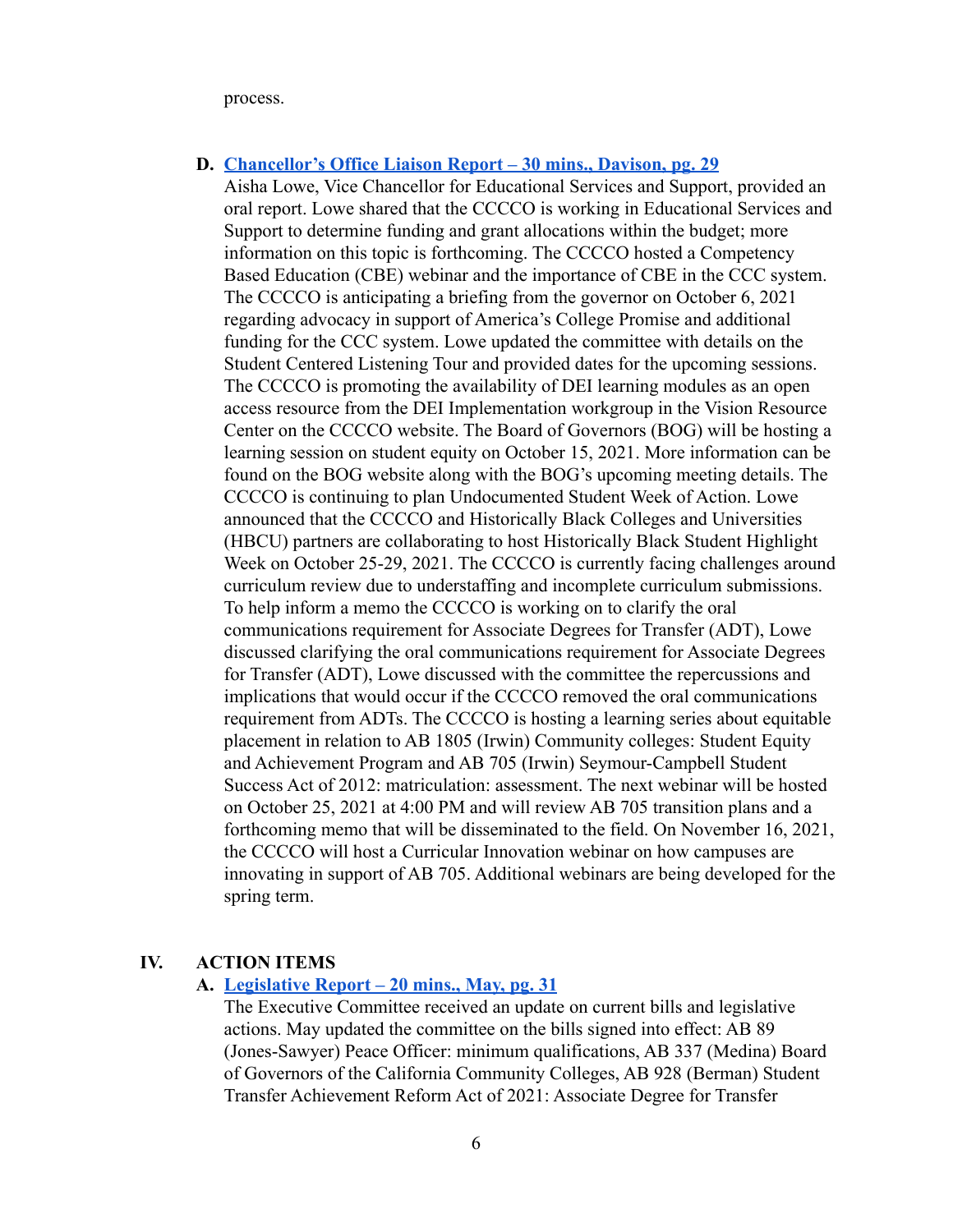Intersegmental Implementation Committee. May shared the recommended legislative priorities from the Legislative and Advocacy Committee:

- 1. **Equitable Access to Technology**; professional development for technology; equity online (for faculty and students)
- 2. **Expand Transfer Opportunities** role of practitioners: development, evaluation, design, processes, more space in transfer institutions

### **MSC (Bean/Howerton) to approve of the guiding priorities of the Legislative and Advocacy Committee.**

May provided planning details regarding the upcoming ASCCC Legislative and Advocacy Day on February 22-23, 2022. Advocacy training will be held on February 22, 2022 and Legislative visits will be held between 8:30 AM - 4:00 PM on February, 23, 2022.

# **MSC (Curry/Kirk) to approve the dates and scheduled activities for ASCCC Legislative and Advocacy Day.**

May described the need for ASCCC and FACCC to better prepare faculty as advocates in the CCC system. May shared details regarding partnering with FACCC on webinars to empower roles for advocacy lead by ASCCC and FACCC presidents and designees as legislative session begins. The recommended dates for the sessions include the fourth Tuesday of each month throughout January to May.

## **MSC (Aschenbach/Kirk) to approve the recommended dates for the ASCCC and FACCC joint advocacy webinars.**

**B. Culturally Responsive Student Services, Student Support, and Curriculum – 10 mins., Davison, pg. 41**

Curry updated the committee that the first Curriculum Regionals will be held on October 18, 2021 and October 21, 2021. The regional sessions will include Chancellor's Office updates from Vice Chancellor Lowe, ASCCC updates regarding curriculum, updates on recent legislation and regulation changes, and DEI updates on curriculum. Curry will provide a report for the Curriculum Regionals at the next meeting.

No action by motion was taken on this item.

## **C. Equity Driven Systems – 10 mins., Davison, pg. 43**

Aschenbach shared DEI Implementation Taskforce updates with the committee. The DEI Implementation Taskforce is undergoing regulatory process reviews and will provide information to the Consultation Council and the Board of Governors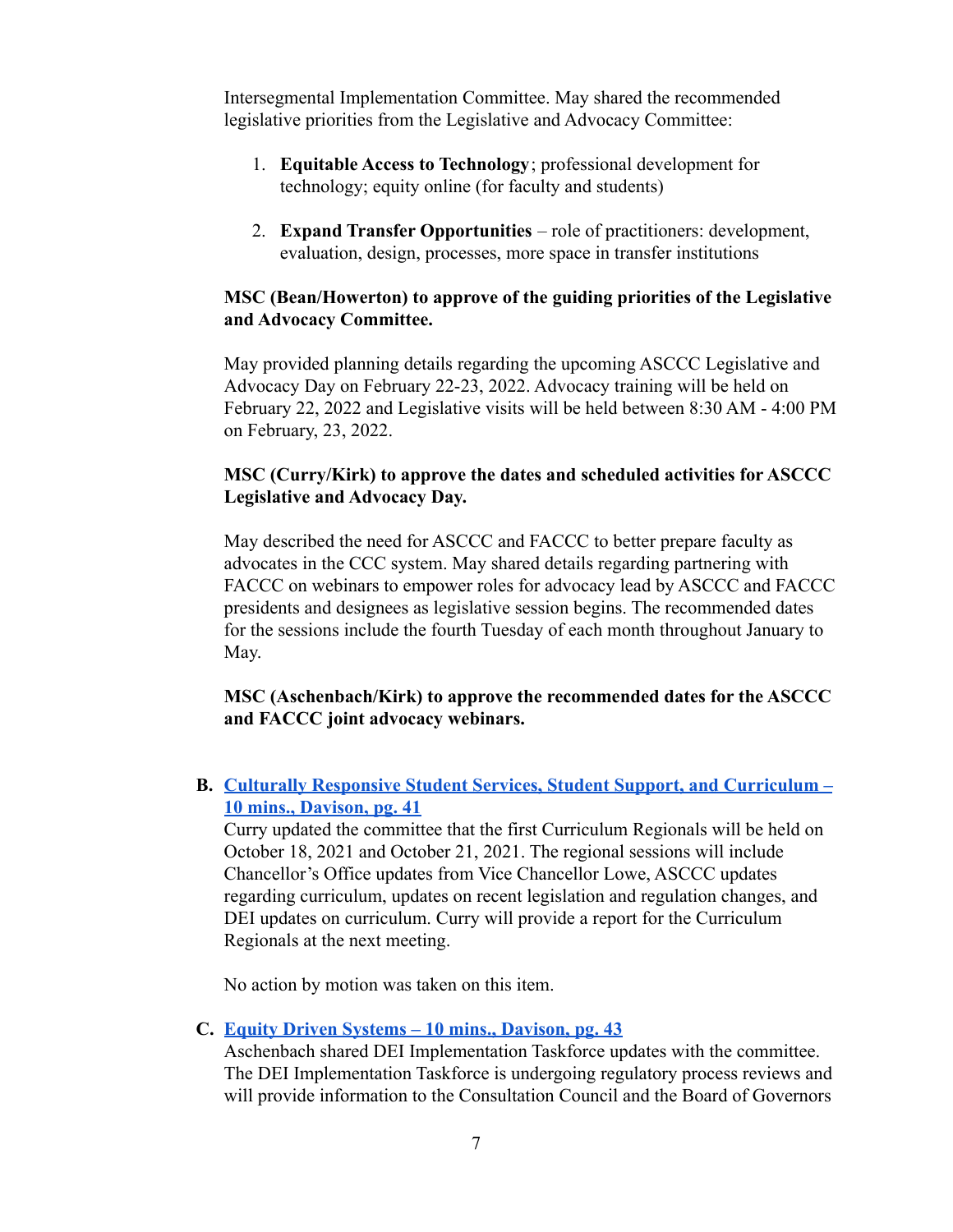about the model equity criteria and competencies for the CCC system and how those affect regulatory pieces, Title V, and development of new sections. New and revised regulatory language will go to the Board of Governors in March at the latest. The DEI Implementation Workgroup is working with the representative associations including the Association of Chief Human Resource Officers (ACHRO); CCC Trustees recently hosted a meeting of all associations to review and receive feedback on proposed hiring process changes and to further advocate and collaborate among groups for all employees. Bean reported that EDAC and ACHRO are working together to host online hiring workshops.

No action by motion was taken on this item.

**D. Transfer in the Higher Education system – 10 mins., Davison, pg. 45**

Aschenbach provided information regarding the planned programming for the Academic Academy. Mica reported 76 participants registered for the virtual event with 91 registrations in total. May shared details regarding the Transfer Alignment Project and announced members of the workgroup including Virginia May, Cheryl Aschenbach, Karla Kirk, LaTonya Parker, Krystinne Mica, and Eric Wada. The workgroup's goal is to align transfer model curriculums (TMCs) with UC transfer pathways (UCTP). More information on the Transfer Alignment Project can be found on the new Transfer Alignment Project webpage on the ASCCC website.

No action by motion was taken on this item.

# **E. Paper Second Read: The Role of Faculty in Tutoring and Learning Centers – 15 mins., Aschenbach, pg. 47**

Aschenbach reviewed the most recent draft of *The Role of Faculty in Tutoring and Learning Center*s paper with the committee. The committee discussed the application of the paper to libraries as well as other learning centers. Members suggested providing participating groups with access to the document for public comments and suggestions to the paper.

**MSC (Bean/Vélez) to approve The Role of Faculty in Tutoring and Learning Center paper to move forward to the delegates at the 2021 Fall Plenary Session.**

### **F. Fall 2021 Pre-Session Resolution Packet – 20 mins., Gillis, pg. 83** *(Time certain, after 1:00 p.m.)*

The Executive Committee reviewed and revised the resolution packet to forward to the Area meetings in October 2021 for discussion. Edits were made to the draft resolutions to articulate the issues under debate better, as well as provide clarity on the intent of the proposed resolutions.

### **MSC (Aschenbach/Curry) to approve the resolution packet to be distributed at the Area meetings.**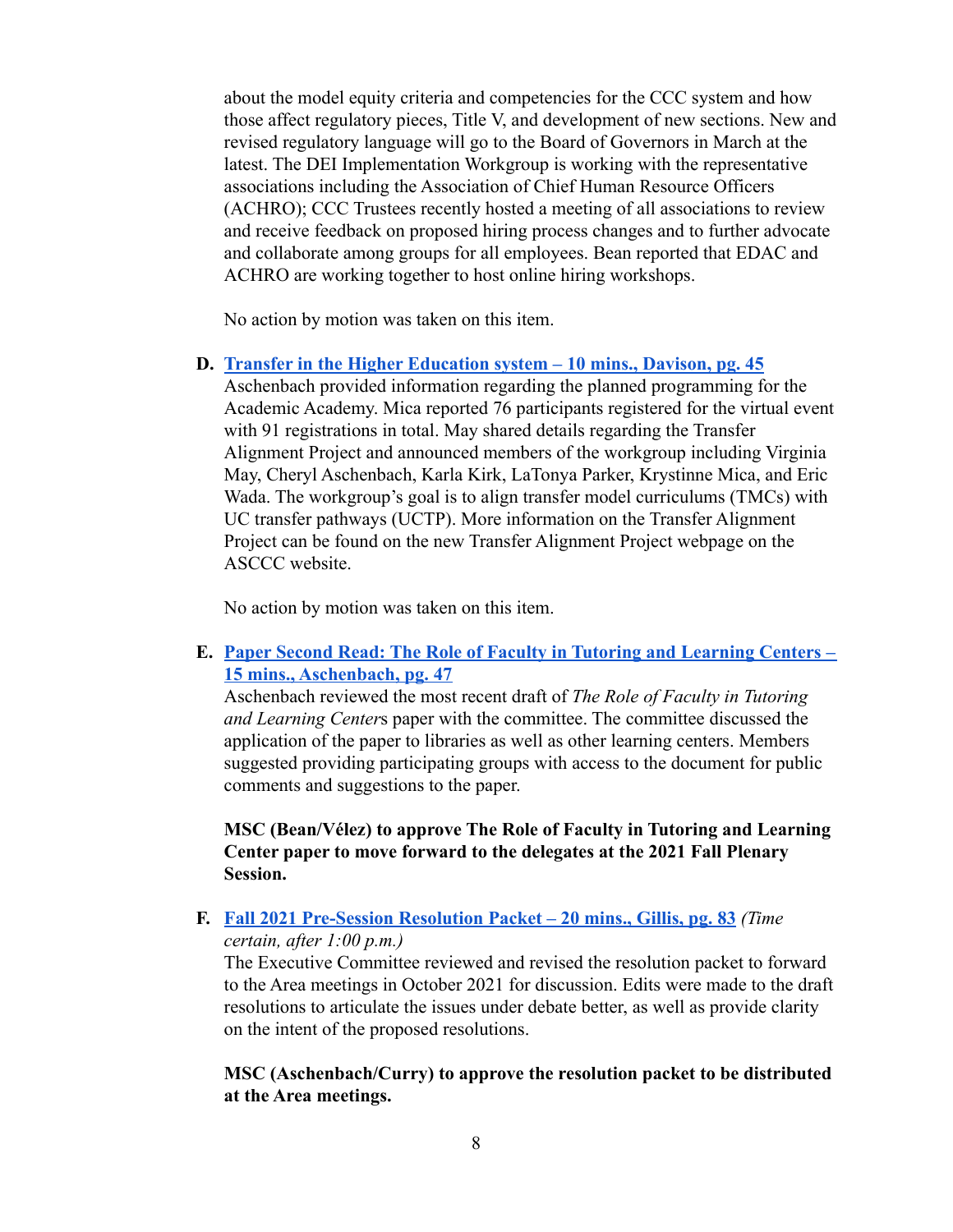**G. ASCCC Part-Time Faculty Institute - February 10 – 11, 2022 – 10 mins., Roberson/Heard, pg. 85** *(Time certain, after 1:00 p.m)*

Roberson provided planning details for the virtual Part Time Faculty Institute on February 10-11, 2021. Roberson shared discussions about reconsidering the name of the institute. Members discussed the value of inviting stakeholders to the event including ACHRO and FACCC. Roberson requested that Senate members, Executive Committee members, Faculty Empowerment Leadership Academy (FELA) mentors and mentees, and past Executive Committee members to volunteer as curriculum vitae (CV) reviewers. Members deliberated on the inclusion of CV review during the institute and the possible benefit of scheduling the CV review sessions as separate from the event.

No action by motion was taken on this item.

- **H. ASCCC Strategic Plan Review Year 4 60 mins., Davison/Mica, pg. 87** *(Time certain, after 1:00 p.m)* This item was not discussed during the meeting.
- **I. Fall Plenary Planning 45 mins., Mica, Davison/Mica, pg. 89** *(Time certain, after 1:00 p.m)*

Mica shared the previous registration numbers from past years' Fall Plenary Sessions and compared the registration numbers for this year's session. Mica explained that registration numbers are lower than previously expected and is estimating 80-90 in person registrations and 200 online registrations for the 2021 Fall Plenary Session. With the current registration expectations and a higher audio/visual cost, there is now a projected loss of \$60,000. Members discussed methods to increase registration within the limited time frame including the announcement of safety protocols, marketing to BIPOC faculty, and inviting faculty through campus offices of instruction.

## **MSC (Bean/Vélez) to approve expanding the registration waitlist to include all potential in-person attendees at the 2021 Fall Plenary Session.**

Mica shared the program draft for the 2021 Fall Plenary Session and provided information on presentation logistics to the committee such as recording options and limiting the number of presenters for each breakout session. The committee deliberated the responsibilities of the Executive Committee members to enforce safety methods for the attendees at the session. Davison announced that there will be no recorded sessions during the 2021 Fall Plenary Session.

### **MSC (Stewart/Howerton) on approving the final draft of the Fall 2021 Plenary Program.**

**V. DISCUSSION**

**A. Board of Governors/Consultation Council – 30 mins., Davison/May, pg. 91**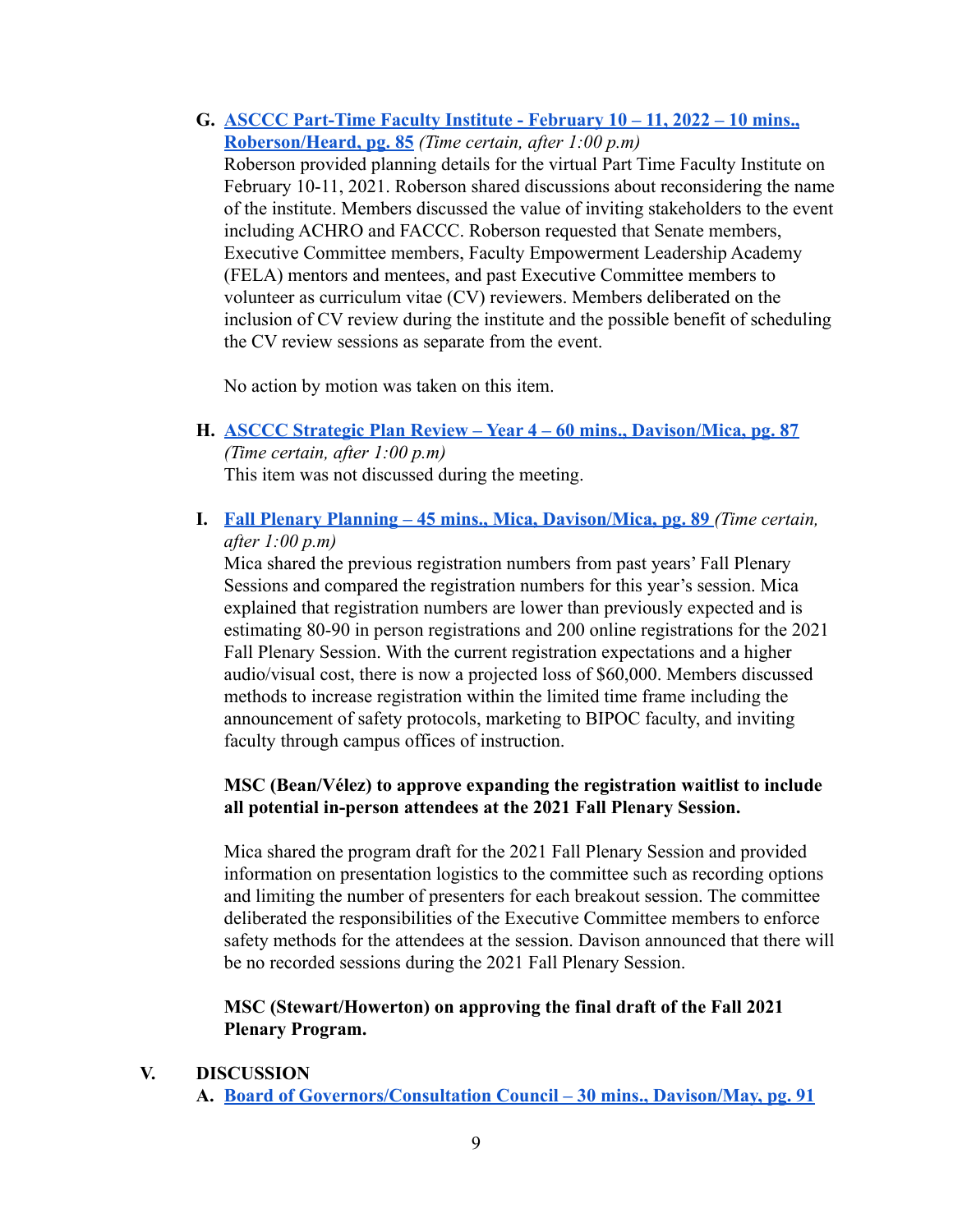This item was not discussed during the meeting.

**B. ASCCC Acronym List – 15 mins., Roberson, pg. 93**

Roberson reviewed the current acronym lists and resources with the committee. Members discussed the strategies to update the acronym list as well as adding a navigation system in order to increase the functionality of the list. The committee deliberated on the ownership, modality, and criteria of the acronym list. Roberson will submit this agenda item as an action item during the next Executive Committee Meeting.

**C. Feedback on Curriculum Handbook Format – 15 mins., Curry, pg. 109**

Curry provided background information on the current Curriculum Handbook Format and the deliberations from the Curriculum Committee. The committee discussed the static quality of a physical handbook as a resource and suggested the transition to a dynamic website page as a virtual resource that could be updated as needed. The committee deliberated on the request from the resolution and the need for a physical resource to distribute to the field.

- **D. Recording ASCCC Presentations and Visits 15 mins., May, pg. 111** This item was not discussed during the meeting.
- **E. Meeting Debrief 15 mins., Davison, pg. 113** This item was not discussed during the meeting.
- **VI. REPORTS** *(If time permits, additional Executive Committee announcements and reports may be provided)*
	- **A. Senate and Grant Reports**
		- **i.** Course Identification (C-ID) Numbering System, Mica, pg. 115
	- **B. Standing Committee Minutes**
		- **i.** Equity and Diversity Action Committee (EDAC), Bean, pg. 118
		- **ii.** Online Education Committee, Chow, pg. 126
		- **iii.** Legislative and Advocacy Committee (LAC), May, pg. 130
		- **iv.** Accreditation Committee, Howerton, pg. 134
		- **v.** Career and Technical Education Leadership Committee (CTELC), Heard, pg. 138
	- **C. Liaison Reports**
		- **i.** UndocuScholars, Bean, pg. 142
		- **ii.** Chancellor's General Education Advisory Committee (GEAC), Bean, pg. 146
		- **iii.** Campus Police Reform Task Force, Curry, pg. 148
	- **D. Local Senate Visits**

## **VII. ADJOURNMENT (5:00 PM)**

The Executive Committee adjourned at 5:00 PM Respectfully submitted by: